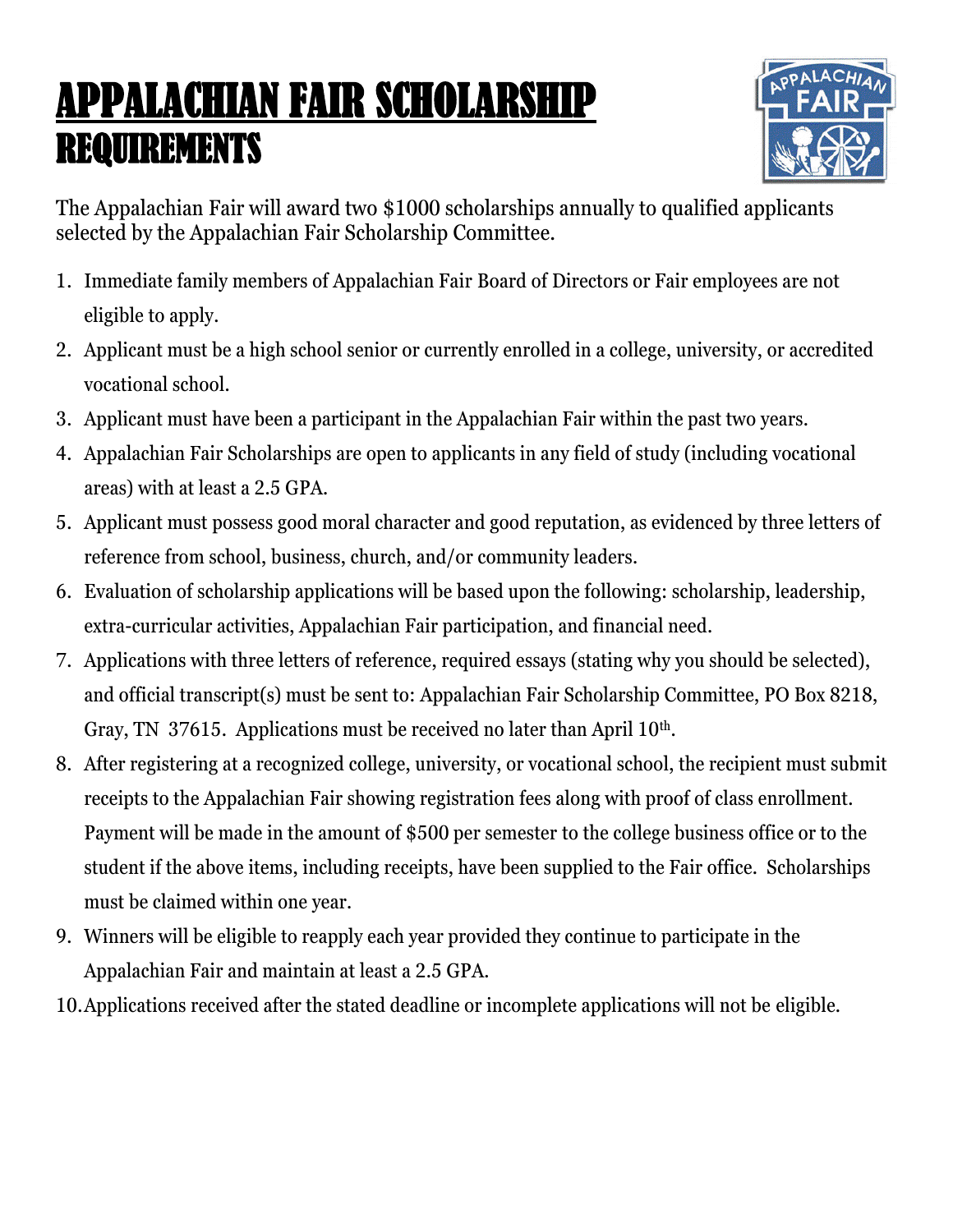# APPALACHIAN FAIR SCHOLARSHIP

### APPLICATION FORM



**(May be typed or written in the student's clear handwriting)**

| COLLEGE OR VOCATIONAL SCHOOL YOU PLAN TO ATTEND AND THEIR ADDRESS: |  |  |  |  |
|--------------------------------------------------------------------|--|--|--|--|
|                                                                    |  |  |  |  |
| NAME, ADDRESS, & DATES OF SCHOOLS ATTENDED:                        |  |  |  |  |
|                                                                    |  |  |  |  |
|                                                                    |  |  |  |  |

#### SCHOLASTIC AND/OR VOCATIONAL HONORS: